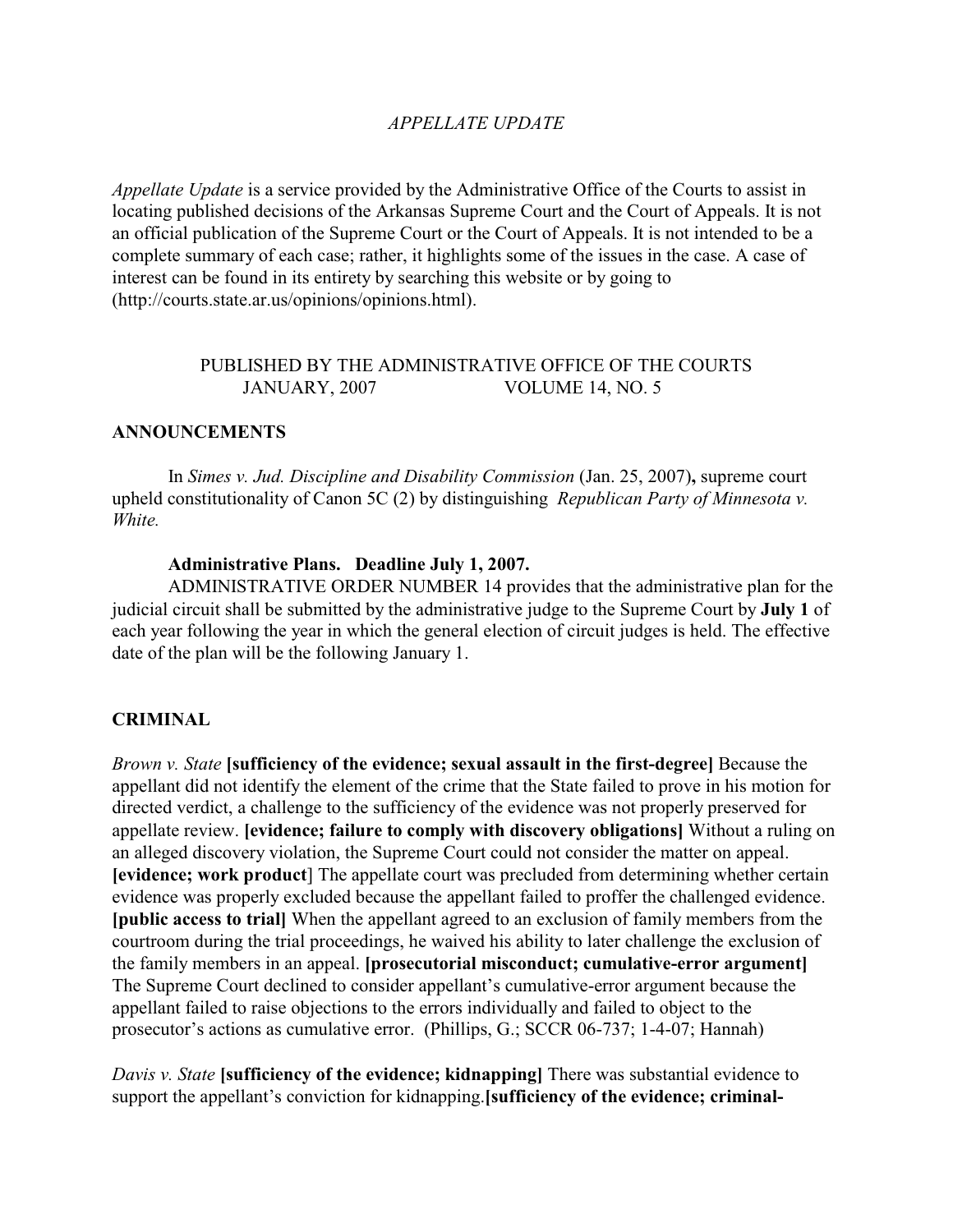**attempt-to-commit-residential burglary]** From the appellant's actions, the jury could infer that the appellant intended to enter the victim's apartment and to cause harm to the victim. Thus, the trial court properly denied appellant's directed-verdict motion. **[revocation of probation]** The trial court did not err in revoking appellant's probation when he failed to report to his probation officer, failed to pay supervision fees, and was convicted of three criminal offenses. (Fox, T.; SCCR 06-766; 1-4-07; Glaze)

*Callaway v. State* **[Sixth Amendment right to public trial]** Because the appellant failed to raise his constitutional argument at the trial court level, the issue was not preserved for review by the appellate court. (Fox, T.; SCCR 06-675; 1-11-07; Gunter)

*State v. Rapp* **[State's interlocutory appeal pursuant to Rape-Shield Statute]** The trial court's order, which excluded evidence of the victim's prior sexual conduct, was not subject to an interlocutory appeal by the State. (Wilkerson, N.; SCCR 06-813; 1-11-07; Glaze)

*Davis v. State* **[sufficiency of the evidence; affirmative defense of insanity]** Where the jury considered the conflicting testimony from expert witnesses on appellant's mental state and concluded that appellant had the requisite *mens rea* for first-degree murder, the trial court correctly denied appellant's motion for a directed verdict. **[sufficiency of the evidence; kidnapping]** Although the appellant "released" his victim in her home, she was physically restrained. Thus, the trial court properly denied appellant's request to reduce the kidnapping charge from a Class Y felony to a Class B felony. **[evidence; Rule 403]** Photographs, which were offered to establish the appellant's intent and to assist the jury in its understanding of the testimony, were properly admitted by the trial court. The trial court did not err when it admitted a 911 recording because the evidence was relevant, and because the appellant failed to provide authority to exclude the recording based upon the tone of the caller's voice. **[jury instruction; lesser-included offense]** The Supreme Court did not consider appellant's contention that the trial court erred when it refused to give a jury instruction on a lesser-included offense because the appellant failed to proffer the instruction to the trial court. (Medlock, M.; SCCR 06-669; 1-11- 07; Imber)

*Holsombach v. State* **[sufficiency of the evidence; kidnapping]** There was substantial evidence to support the appellant's conviction for kidnapping. **[suppression; confession; right to counsel** The trial court did not err in denying appellant's motion to suppress his confession because the appellant's alleged request for an attorney was ambiguous and equivocal, and because the appellant signed a *Miranda* form. **[joinder of offenses]** Where the alleged criminal activities occurred as a series of connected acts, the trial court properly allowed the State to join all offenses against the appellant in a single information. **[mistrial; juror misconduct]** The trial court, which excused all jurors, who heard potentially prejudicial comments, did not err when it denied appellant's motion for a mistrial. **[jury instructions]** The allegations in the criminal information were sufficient to apprise the appellant of the crimes with which he was charged. Thus, the trial court correctly instructed the jury on accomplice liability. (Reynolds, D.; SCCR 06-550; 1-11-07; Gunter)

*Craig v. State* **[motion to withdraw]** After reviewing the motion and no-merit brief filed by the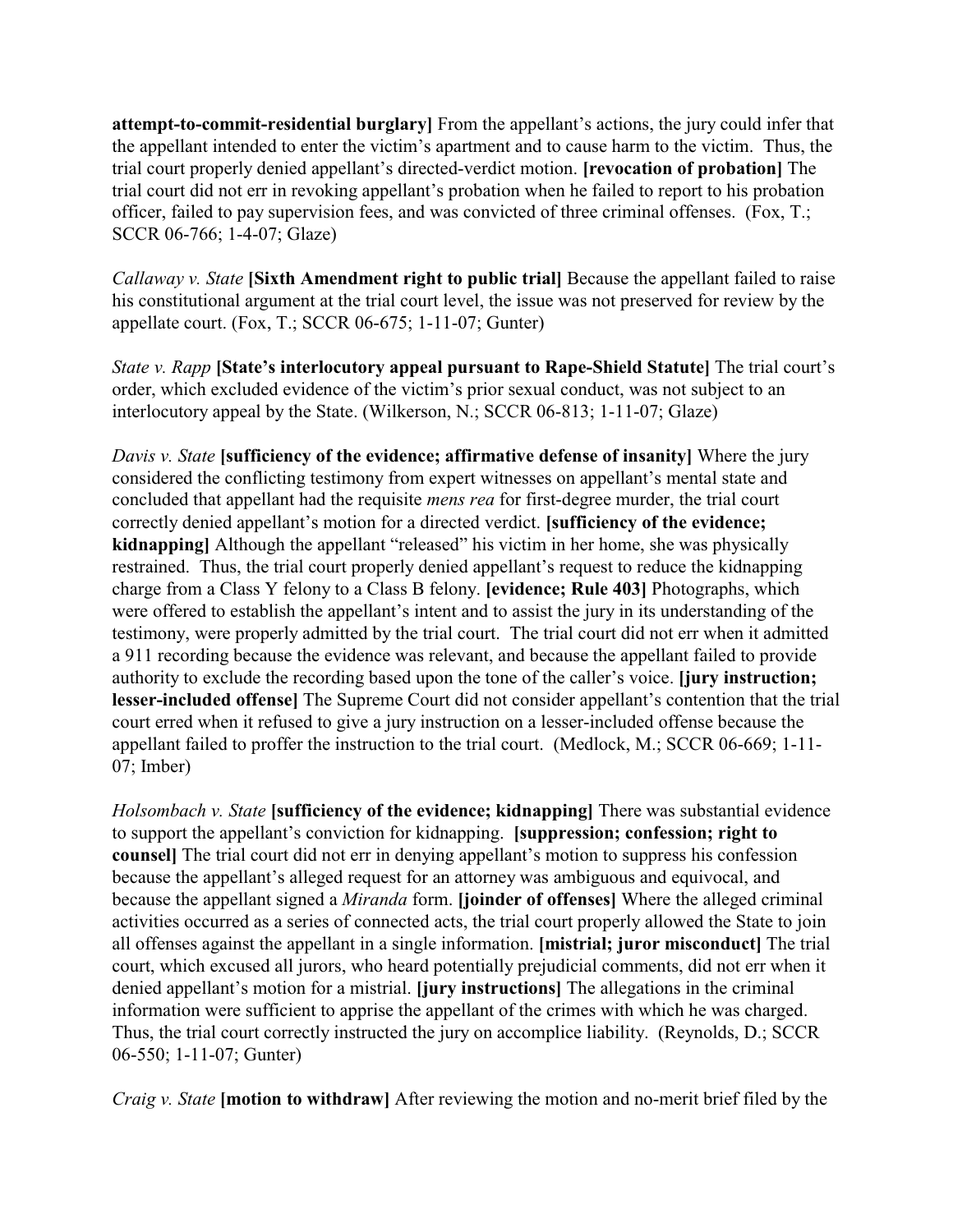appellant's attorney, the Court of Appeals concluded that the appeal was wholly without merit and granted appellant's attorney's motion to withdraw. **[sufficiency of the evidence; aggravated assault; criminal mischief; terroristic act]** The evidence established that the appellant fired a shotgun at a vehicle, which was occupied by two individuals, and caused the vehicle to sustain extensive damages. Thus, there was substantial evidence to support the appellant's convictions for aggravated assault, criminal mischief, and committing a terroristic act. **[sentencing]** The trial court, who has broad discretion, did not err in denying appellant's request to run his sentences concurrently. The trial court correctly concluded that aggravated assault, criminal mischief, and committing a terroristic act are separate offenses and properly allowed convictions on all offenses. **[evidence]** Issues of witness credibility are for the jury to resolve. (Wyatt, R.; CACR 06-170; 1-17-07; Griffen)

*Powell v. State* **[jurisdiction]** The trial court properly concluded that it had jurisdiction over this matter because the appellant's actions, as well as the result of his conduct, occurred in Arkansas. (Pope, S.; CACR 06-370; 1-17-07; Gladwin)

*Blanchett v. State* **[suppression of evidence; arrest warrant]** The trial court correctly denied appellant's motion to suppress evidence that was obtained during the execution of an arrest warrant because the warrant was properly issued based upon the sworn testimony of an investigating officer. (Maggio, M.; SCCR 06-879; 1-18-07; Corbin)

*Sheridan v. State* [suppression of evidence; roadblocks] It is not necessary for an elected official to approve a roadblock before one may be established. Thus, the trial court did not err when it denied appellant's motion to suppress evidence that was collected during a roadblock. (Clinger, D.; SCCR 06-695; 1-18-07; Danielson)

*Arkansas Department of Correction v. Bailey* **[constitutional challenge; due process; Sex Offender Registration Act** The trial court erroneously concluded that the Sex Offender Registration Act violated federal and state constitutional guarantees of procedural due process as applied to the criminal defendant. The criminal defendant, who pleaded not guilty by reason of mental disease or defect, conceded that he engaged in the conduct charged. Requiring persons acquitted of a sex offense by reason of mental disease or defect to submit to a risk assessment is rationally related to the State's interest in protecting society from repeat sex offenders. Thus, the trial court erred when it reversed the criminal defendant's assessment. (Proctor, W.; SCCR 06- 674; 1-25-07; Glaze)

*Miller v. State* **[sentencing]** The trial court abused its discretion when it applied an "unwavering" court policy" of refusing to instruct the jury on alternative sentences for certain offenses. However, the appellant, who received the maximum sentence for the offense of sexual assault in the first degree, failed to establish that he was prejudiced by the trial court's actions. (Pope, S.; CACR 06-387; 1-31-07; Glover)

*Ward v. State* **[criminal information; amendments]** After the parties had presented their cases, but before the matter was submitted to the jury, the trial court erroneously permitted the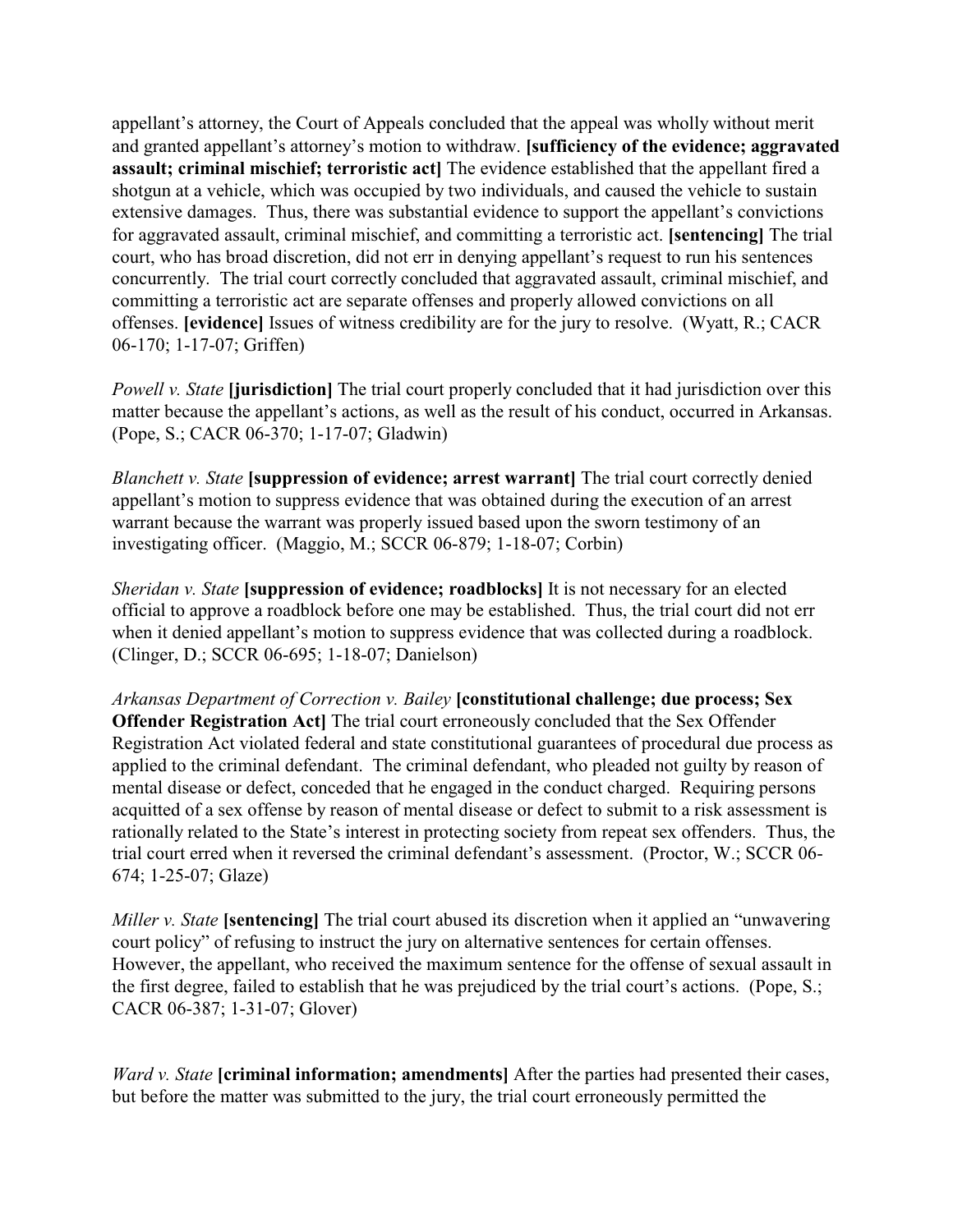prosecutor to amend the criminal information to increase the degree of the offense charged from a Class C felony to a Class B felony. However, the appellant's conviction was upheld because he failed to establish that the error was prejudicial. **[sentencing]** The trial court lacked authority to sentence the appellant to fifteen years for a Class D felony under the habitual-offender statute because the maximum sentence permitted is twelve years. Thus, the Court of Appeals reduced the appellant's sentence for possession of a firearm from fifteen years to twelve years. (Humphrey, M.; CACR 06-444; 1-31-07; Vaught)

# **CIVIL**

*Nationwide Ins. v. Ibanez*: **[foreign judgment]** Motion to set aside a foreign default judgment which was registered in Arkansas is a direct attack rather than a collateral attack and is permissible under the uniform act. The purpose of the motion was to correct the amount that could be lawfully garnished. Court properly reduced the judgment to the correct amount. (Scott, J.; 06-765; 1-11-07; Gunter)

*Marlar v. Daniel*: **[appraiser negligence]** Wife's appraiser, who was hired in a divorce proceeding, owed no duty to husband (opposing party) to sustain a negligence action against the appraiser. (Landers, M.; SC 06-386; 1-18-07; Imber)

*Sowders v. St. Joseph's Mercy Health Center*: **[charitable immunity]** Hospital's liability pool did not constitute insurance for purposes of the direct-action statute. The pool does not meet the statutory definition of insurance. (Shirron, P.; SC 06-414; 1-18-07; Hannah)

*Drummond v. Shepherd*: **[justiciable issue/attorneys fees]** Plaintiff fell far short of proving his prescriptive easement claim, but defendant was not entitled to an award of attorneys fees based upon the suit lacking a justiciable issue. (Medlock, M.; CA 06-438; 1-24-07; Vaught)

*Get Rid of It Arkansas v. Hughes*: **[workers comp]** Commission has exclusive jurisdiction to determine whether an employer-employee relationship existed and court was without jurisdiction. (Guthrie, D.; SC 06-1255; 1-25-07; Glaze)

*JB Wayne, Inc. v. Hot Springs Village Assoc.***[venue]** Venue for suit involving a lease was in county where defendants were located at the time of suit and where they were served. (Williams, L.; CA 06-453; 1-31-07; Marshall)

# **DOMESTIC RELATIONS**

*Office of Child Support Enforcement, et al. v. Anthony L. Parker*: **[disestablishment of paternity; past-due child support]** A default judgment of paternity was entered against the appellee in 2002, child support was set, and retroactive support of \$4,446 was ordered. Appellee paid no child support, and he failed to appear at a subsequent show cause hearing, which resulted in a pick-up order being issued in May of 2003. About a year later, OCSE found appellee's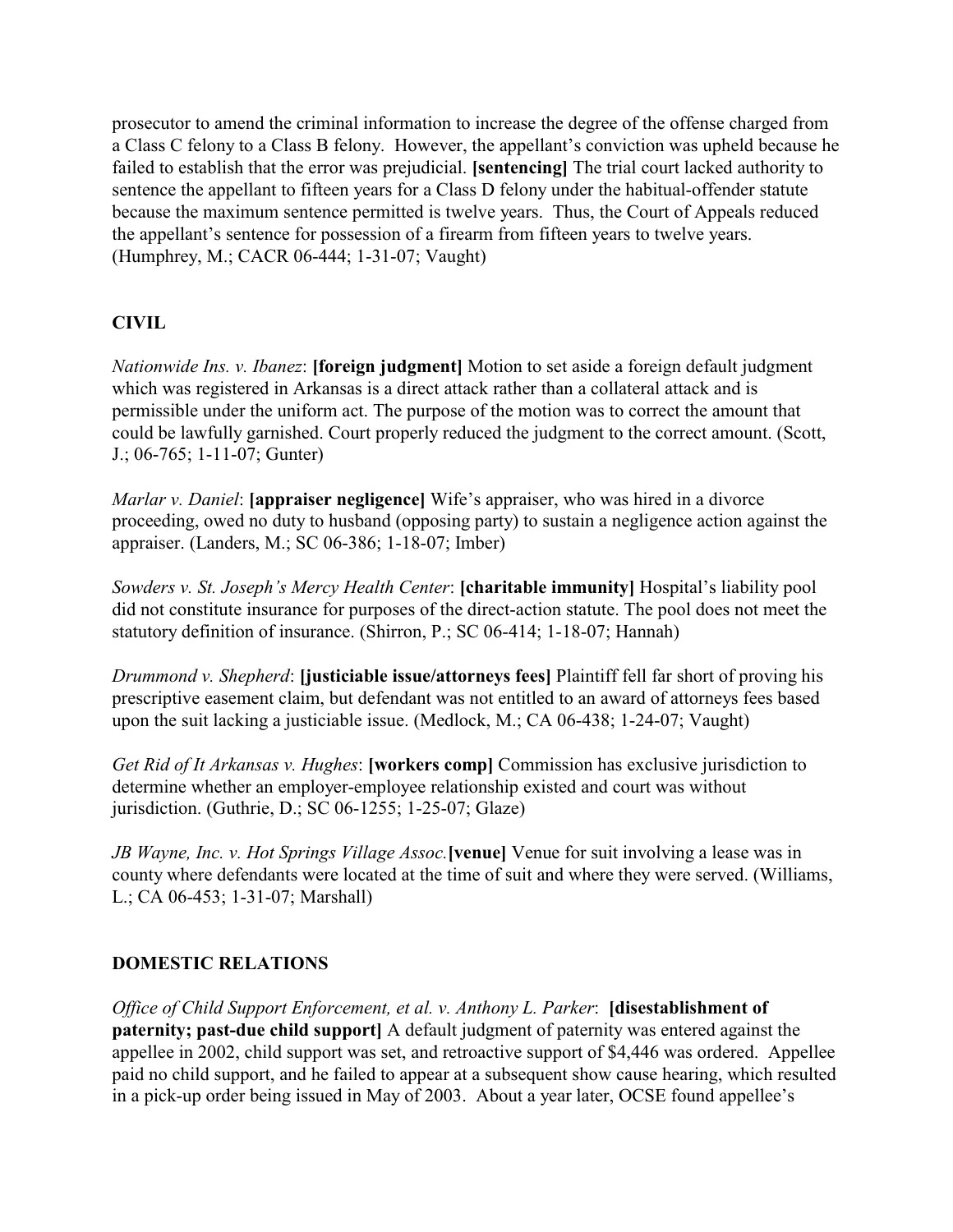employer and income withholding was instituted against his paycheck. In 2005, appellee was arrested under the pick-up order, a hearing was held, and he requested a paternity test, which resulted in a finding that he was not the biological father of the child. A hearing was held, after which the trial court ordered the weekly child-support payments abated; the court also found that he was not responsible for past-due child support. In reversing, the Supreme Court interpreted Ark. Code Ann. 9-10-115(f)(1), holding that the statute provides that after the disestablishment of paternity, a man shall be relieved of any future obligation of support, but he cannot be relieved under that provision of past-due child support, absent some special circumstances such as an equitable defense or where a mother deprives a father of temporary custody or visitation under a valid decree. Remanded for a determination of proper arrearages. (McGowan, M.; No. SC06- 415; 1-11-07; Corbin)

*Randy Tucker v. Office of Child Support Enforcement, et al.:* **[child support; retroactive modification; net-worth approach]** Petition of review granted for a case that was heard by the Court of Appeals. Appellant father's child support was increased from \$45/week to \$1,809.92/month, based on a net-worth approach. He appealed. The appellee mother and OCSE cross-appealed from the trial court's denial of their request to make the modification retroactive to the date of filing the petition for modification. The Supreme Court affirmed the trial court's use of the net-worth approach to determining the amount of child support, but reversed concerning the effective date of the modification and remanded with instructions to make the modification retroactive to the date the motion for retroactive modification was filed. (McCain, G.; No. SC06-1143; 1-18-07; Hannah)

*Stevie Christine Wilson Boyd v. Sharp Co. Circuit Court*: **[writ of certiorari; Ark.R.Civ.P 4(i)]** Plaintiff below failed to perfect service on the defendant within 120 days. Therefore, subsequent orders in the case were void ab initio and the trial court's failure to dismiss under 4(i) was an abuse of discretion. In light of contempt proceedings against her, the defendant had no other adequate remedy except a writ of certiorari. (Smith, P.; No. SC06-553; 1-25-07; Imber)

*Louanne Parker v. John Matthew Parker*: **[child support; alimony]** The Court of Appeals affirmed the trial court's calculation of the parties' incomes for child-support purposes. The Court also affirmed the modification of alimony, which included a decrease for a period and then a complete cessation. (Honeycutt, P.; No. CA06-111; 1-31-07; Vaught)

# **PROBATE**

*In the Matter of the Adoption of A.M.C., A Minor*: **[adoption; consent; Indian Child Welfare Act; ]** A case of first impression involving the Indian Child Welfare Act (ICWA), which the Supreme Court found did not apply to the child in question. The Georgia tribe to which the child belonged is not federally recognized as eligible to receive services from the U.S. Bureau of Indian Affairs. Therefore, he is not an "Indian child" under the ICWA, so the Act does not apply to this adoption, as the circuit court had found. Secondly, the circuit court was also correct in finding that consent of the natural father was not required because he had failed significantly without justifiable cause for at least one year to provide support for the child as required by the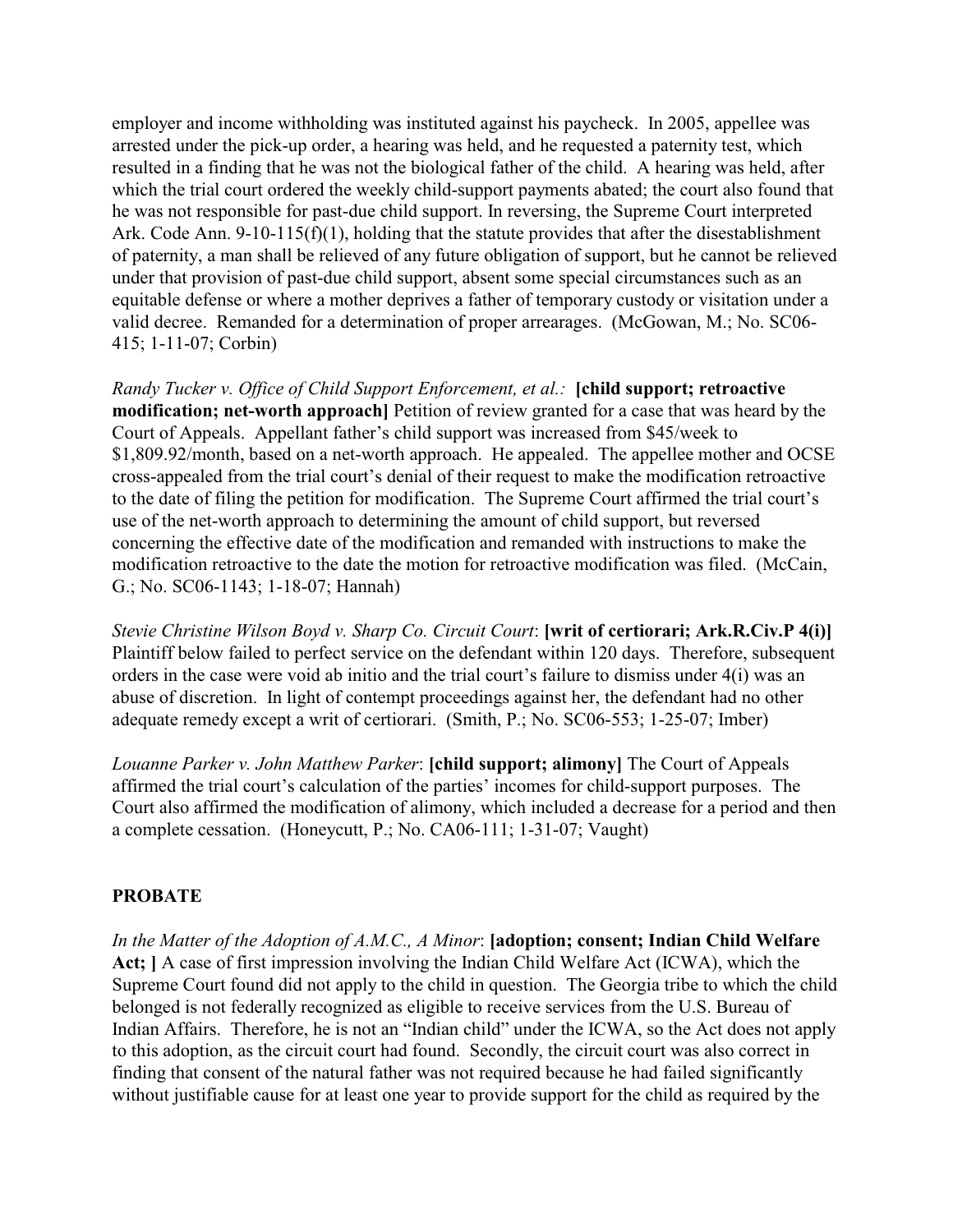parents' divorce decree, or that he had abandoned the child without justifiable cause for a period of one year. Finally, the adoption by the stepfather was in the best interest of the child. The adoption was affirmed. (Sullivan, T.; No. SC06-820; 1-7-07; Imber)

### **JUVENILE**

*Arkansas Dep't of Human Servs.v. Jones* **[PC Custody]** Circuit Court affirmed for placing the custody of a child with his paternal grandparents who lived in another state at the probable cause hearing and closing the case. DHHS appealed on five grounds. The case arose when the police were contacted when a two year-old was left locked in a car at the mall. The mother appeared and DHHS took a 72 hold and filed an emergency petition for custody. Prior to the probable cause hearing the child's father filed a paternity petition to establish paternity and to request the child be placed in the custody of his parents.

At the probable cause hearing, both parents and the maternal and paternal grandmother testified they all lived in Sallisaw, Oklahoma. They also testified that the child had lived with the paternal grandparents since April 2005 and they all wanted custody to remain with the paternal grandparents. The paternal grandmother testified that the child was covered on their health insurance policy. Evidence also included an approved home study from a licensed social worker for Arkansas without objection, a background check, testimony that the grandparents had provided excellent care for the child, and several letters from community members stating that the paternal grandparents were qualified and financially able to care for the child. The AAL recommended placement with the paternal grandparents. OCC objected and requested a home study pursuant to ICPC, but stated when asked by the judge that the only services DCFS would offer the mother would be parenting classes. The circuit court found that probable cause existed at the time of removal; the father was the legal father; an approved home study was performed and custody should be placed with the grandparents. Since no further services were found to be necessary, the court closed the case.

First , DHHS argued that the court could not close the case prior to adjudication. The Court held that the statute does not require the court to hold an adjudication. Second, DHHS argued that the home study was not preformed by a licensed "certified" social worker; however, DHHS did not object to the social worker's qualification or the home study at the hearing. DHHS' third argument was that a court may not grant permanent custody at a probable cause hearing. Ark. Code. Ann. §9-27-315(a)(1)(B) specifically provides that the courts may enter orders as to "issues to custody and delivery of services" at probable cause hearings.

Finally, DHHS argued that the court abused its discretion by not complying with ICPC. The Court stated that the Arkansas Supreme Court made it clear in *Huff* that ICPC is limited to placement of a child in foster care or dispositions preliminary to adoption. DHHS argued that amendments to ICPC post *Huff* to the definition of foster care to include a child parent(s) or relative had remedied *Huff* . The Court stated that the new definition makes it clear that whether a situation is considered foster care depends not upon the relationship of the care giver, but upon the reason for the placement. The circuit court did not place the child in foster care with anyone,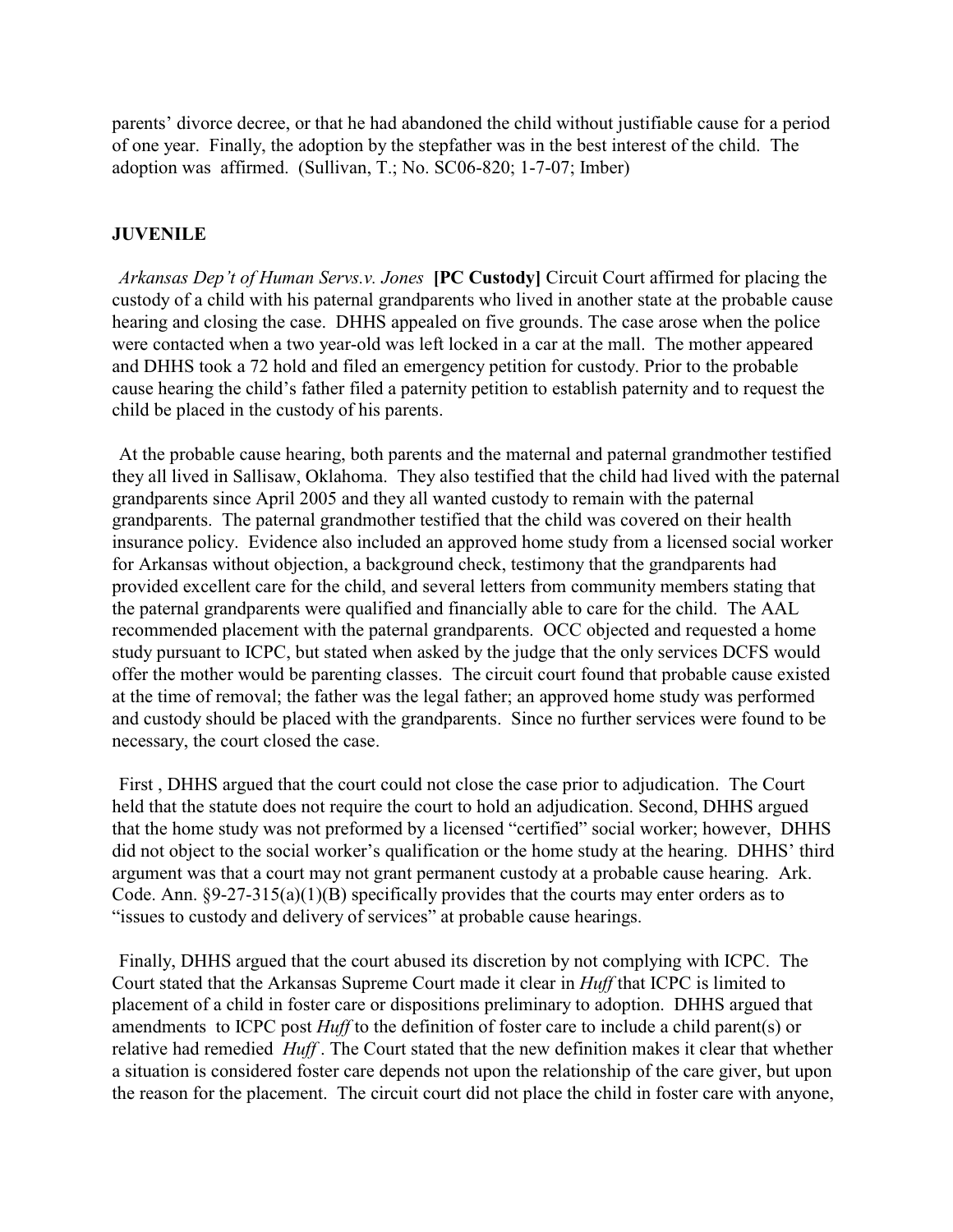it restored custody and ICPC does not apply. (Hewett, M.; 06-630; 1-31-2007; Bird)

*Albright v. Arkansas Dep't of Human Servs.* **[TPR]** TPR affirmed. Appellant argued that the circuit court erred in basing the TPR finding upon an issue unrelated to the original adjudication order and that there was insufficient evidence to support the finding that he sexually abused his child. The child was originally adjudicated dependent-neglected for educational neglect; however, during the case the child disclosed sexual abuse and testified to such at a hearing, along with other witnesses including the investigator. DHHS filed for TPR on three grounds, including aggravated circumstances subjecting a child to sexual abuse.

The circuit court made explicit findings that the child's statements were credible along with other testimony at the TPR hearing sufficient to establish that the appellant perpetrated sexual abuse. (Collier, L.; CA06-270; 1-31-07; Griffin)

*Judkins r. Arkansas Dep't of Human Servs.* Circuit Court affirmed. [**Removal of AAL]**. This case began as a FINS case and the court later ordered the child in DHHS custody in order to protect the child. The court appointed an AAL for the child. Appellant filed a motion to remove the AAL on the basis that he was biased and adverse, since he represented her former husband in a divorce proceeding. The court conducted a pre-trial hearing on the issue and the AAL stated that he could perform his duties as an AAL without be influenced by previous litigation experience with the appellant. The court denied appellant's motion. Appellant offered no evidence in fact that the AAL was biased against her.

**[Permanency Planning]** At the permanency planning hearing the court determined that it was in the juvenile's best interest for the goal to be changed and he authorized plan for permanent placement with the juvenile's father. The court further made specific findings as to the permanency plan alternatives and why this plan was in the child's best interest. Appellant failed to demonstrate that the court erred.

Appellant argued that the trial court erred because the father failed to show a material change of circumstances to warrant the change in custody. Had this been a domestic relations case the burden would be on the father to show such a change; however, it is a FINS case and the dispositions are governed solely by the juvenile code.

Finally, appellant argues that it was not in the juvenile's best interest to be placed with his father and that her mental evaluation was faulty and there were variations of opinion about alleged sexual abuse. Due deference to assess creditably of the witness is left the trial judge and the Court found that it was not left with a distinct and firm conviction that a mistake had been made. The trial court was affirmed on all points. (Coker, K.; CA06-258; 1-31-07; Robbins)

*C.C.B. r. Arkansas Dep't of Human Servs.* [**Child Maltreatment Central Registry]** Appellant appeals the Circuit Court order affirming his placement on the Child Maltreatment Central Registry and argued that it is unconstitutional and the Administrative Law Judge erred in refusing